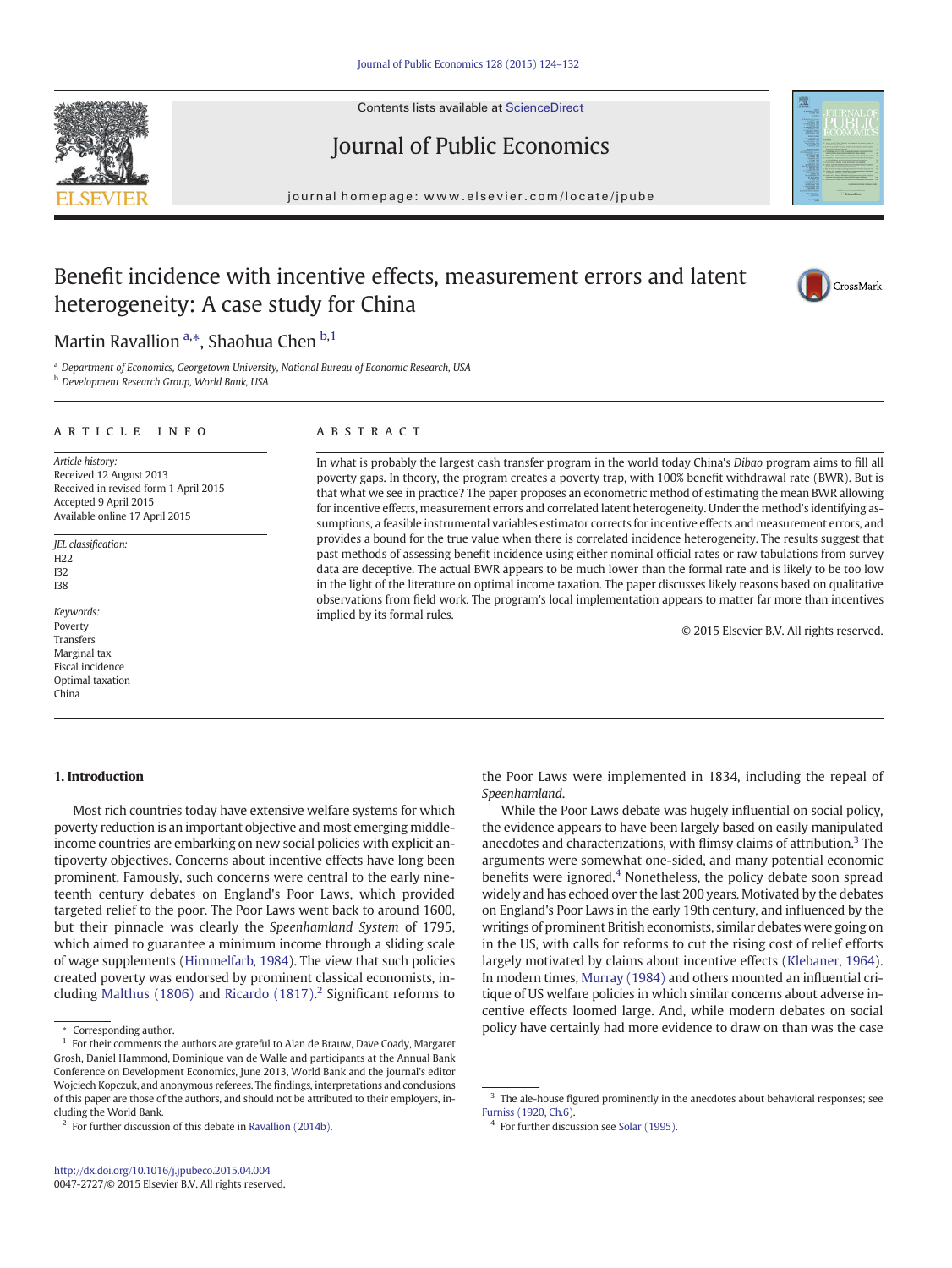<span id="page-1-0"></span>in the 19th century debates on the Poor Laws, strong policy positions have persisted independently of the evidence.<sup>5</sup>

This long-standing debate about the incentive effects of targeted social policies is relevant to a major new antipoverty program in China. In an effort to address new concerns about unemployed and vulnerable workers, and the social instability that they might create, the central government introduced the Minimum Livelihood Guarantee program, popularly known as the Dibao (DB) program, in 1999.<sup>6</sup> The program's design is outlined in various documents of the State Council and it is administered by the Ministry of Civil Affairs (MOCA). By 2009 the program had expanded to cover 23 million people, stabilizing after that.

This is China's version of Speenhamland.<sup>8</sup> The DB program aims to provide locally-registered urban households with an income per person below predetermined local DB "poverty lines" (Dibao xian) with a transfer payment sufficient to bring their incomes up to that line.<sup>9</sup> So this is a program for which one's prior, based on the scheme's deign, would be that there are large incentive effects. Indeed, taken literally, the program's design implies that participants face a 100% benefit withdrawal rate (BWR) (or marginal tax rate) in that a small increase in non-program income will result in an equal reduction in program receipts. Incentives to escape poverty will be weak or absent. However, there are many reasons why the actual BWRs on an antipoverty program may differ from the nominal rate.<sup>10</sup> While the State Council's proclamations imply a BWR on DB of 100% there is scope for local discretion and innovation.<sup>11</sup>

This paper studies the Dibao program with the aim of assessing whether it has created a poverty trap—whether it operates in practice the ways its formal rules suggest, implying a 100% BWR. The bulk of the paper focuses on the problem of estimating the mean BWR, given by the average rate at which transfer receipts respond to differences in household income. As is recognized in the literature, the BWR is a key parameter for any social policy.<sup>12</sup> This can be interpreted as a measure of targeting performance, telling us how much transfer receipts decline with higher pre-transfer income. Focusing on the BWR also allows us to draw on simulation results from the literature on optimal income taxation.

Most methods of calculating the BWR found in practice have either: (i) calculated the transfers/taxes implied by the formal rules, or (ii) calculated conditional means of actual transfers/taxes at each level of net income, i.e., treating net income as fixed.<sup>13</sup> It is wellrecognized that behavioral responses can invalidate either method. This is obvious for method (i). In method (ii), when net income, defined

- <sup>6</sup> Dibao started in Shanghai in 1993, spread to other cities, and became a national policy in 1997, with formal State Council regulations issued in 1999. On the history and politics of the program see [Hammond \(2009, 2011\)](#page-8-0).
- In 2007 a new rural version of the Dibao program emerged. [World Bank \(2010\)](#page-8-0) studies this program in its early stages in four provinces.
- <sup>8</sup> It is also reminiscent of Britain's Supplementary Benefit introduced after the Second World War, whereby income top-ups aimed to assure that all incomes reached the pover-

ty line.<br><sup>9</sup> Obtaining permanent registration in a new location is generally a difficult and lengthy process in China (not least for the poor), so in practice DB eligibility is confined to wellestablished local residents.

<sup>11</sup> This has been noted by [Hammond \(2009, 2011\)](#page-8-0) and [Duckett and Carrillo \(2011\).](#page-8-0)

<sup>12</sup> See, for example, Moffi[tt \(2002\),](#page-8-0) [Holt and Romich \(2007\)](#page-8-0) and [Maag et al. \(2012\)](#page-8-0). The BWR is the key parameter of interest in this context, although other parameters are of interest more broadly, such as labor supply elasticities.

as gross income less transfers received or taxes paid, is taken to be income in the absence of the program one is ignoring behavioral responses. Measurement errors also come into play, such as due to miss-reporting of incomes.<sup>14</sup> We study the bias in statistical estimates of the BWR induced by latent incentive effects and income measurement errors.

The paper also identifies a third source of bias (not previously discussed in the literature to our knowledge), which we call correlated incidence heterogeneity. This arises when there are idiosyncratic differences in the BWR, correlated with income. For example, on moral grounds, program administrators in practice may resist cutting benefit levels of the poorest family when its income rises slightly. The extent of this problem will naturally vary with the amount of local administrative discretion in implementation.

The paper proposes an econometric estimator for the mean BWR for the Dibao program based on specially-designed surveys for the purpose of this paper.15 To assure that our proposed method is operational, we constrain it to use essentially the same data as the popular statistical accounting method using income net of transfers—assuming that income is fixed. Our key identifying assumption can be thought of as a more general, and more plausible, version of the fixed income assumption. Instead we allow only certain income components to be fixed, which become the instrumental variables for total income net of transfers/ taxes. While less restrictive than the fixed-income assumption, our identification strategy is not beyond question. Correlated incidence heterogeneity can still leave a bias in our estimator, by creating correlations between the instrumental variables and the error term. We argue that this extra bias can be signed under the assumption that if the data we have are consistent with the program's aim of reducing poverty then the unobserved differences in incidence (stemming from heterogeneity in BWRs) will also be consistent with that objective. In other words, if what we observe indicates that the program reduces poverty then it is assumed that this is also true of the things we do not observe.

We argue that our identifying assumptions are plausible in this setting. Our results suggest that the way the DB program operates in practice through its local-level implementation greatly attenuates the incentive effects implied by its formal design. Thus the official nominal rules appear to be highly deceptive about actual incidence. While in theory, DB imposes a 100% marginal tax rate on participants, the reality on the ground is a much lower rate. Using our data on DB participants and a matched comparison group of non-participants, we estimate that the BWR is only about 12–14% per annum. We find a higher BWR in richer cities, peaking at 27% for Beijing. It appears that (even in Beijing) the incentives built into the program as it works in practice are unlikely to create a poverty trap. Indeed, when viewed in the light of the literature on the optimal design of targeted programs, the program's BWR would appear to be too low.

The following section examines the problems of estimating the BWR and describes our solution. [Section 3](#page-3-0) describes the Dibao program and our data. [Section 4](#page-5-0) presents our results, also comparing our estimate of the BWR with the non-behavioral method. We offer some observations on the implications of our findings in [Section 5.](#page-6-0) [Section 6](#page-7-0) concludes.

#### 2. Theory and methods of estimating the benefit withdrawal rate

One can define the "benefit incidence" of a specific set of transfers (or taxes) as the mapping from incomes in the absence to those transfers to the transfer payments received. With little loss of generality we can think of this mapping as some unknown smooth function giving the transfer to household *i*, denoted  $T_i$ , with income in the absence of transfers  $Y_i^*$ ; let this function be  $\phi_i(Y_i^*)$ . Note that the function varies,

<sup>&</sup>lt;sup>5</sup> In the context of the 1980s debates on US welfare policy see [Ellwood and Summers](#page-8-0) [\(1986\)](#page-8-0). Moffi[tt \(1992, 2002\)](#page-8-0) and others noted the paucity of good evidence on incentive effects.

<sup>&</sup>lt;sup>10</sup> Moffi[tt \(2002\)](#page-8-0) makes this point in the context of welfare policies in the US.

<sup>&</sup>lt;sup>13</sup> This method (or some variation on it) is what [Bourguignon and Pereira Da Silva \(2003,](#page-8-0) [p.9\)](#page-8-0) term the "accounting method." Examples include [Kakwani \(1986\)](#page-8-0), [Atkinson and](#page-8-0) [Sutherland \(1989\)](#page-8-0), [Sahn and Younger, 2003](#page-8-0) and [Lustig et al. \(2014\).](#page-8-0) The method has the attraction of simplicity, in that the calculations are straightforward. However, net income (so calculated) need not accord well with income in the absence of intervention given behavioral responses. The potential for bias in assessments of benefit incidence is well recognized. See the discussion in [van de Walle \(1998\)](#page-8-0).

<sup>&</sup>lt;sup>14</sup> As [Ravallion \(2008\)](#page-8-0) argues, what is identified as "imperfect targeting" in social programs could simply reflect such errors.

<sup>&</sup>lt;sup>15</sup> While we apply the method here to a single program it could also be readily adapted to a collection of programs or even the complete tax-benefit system.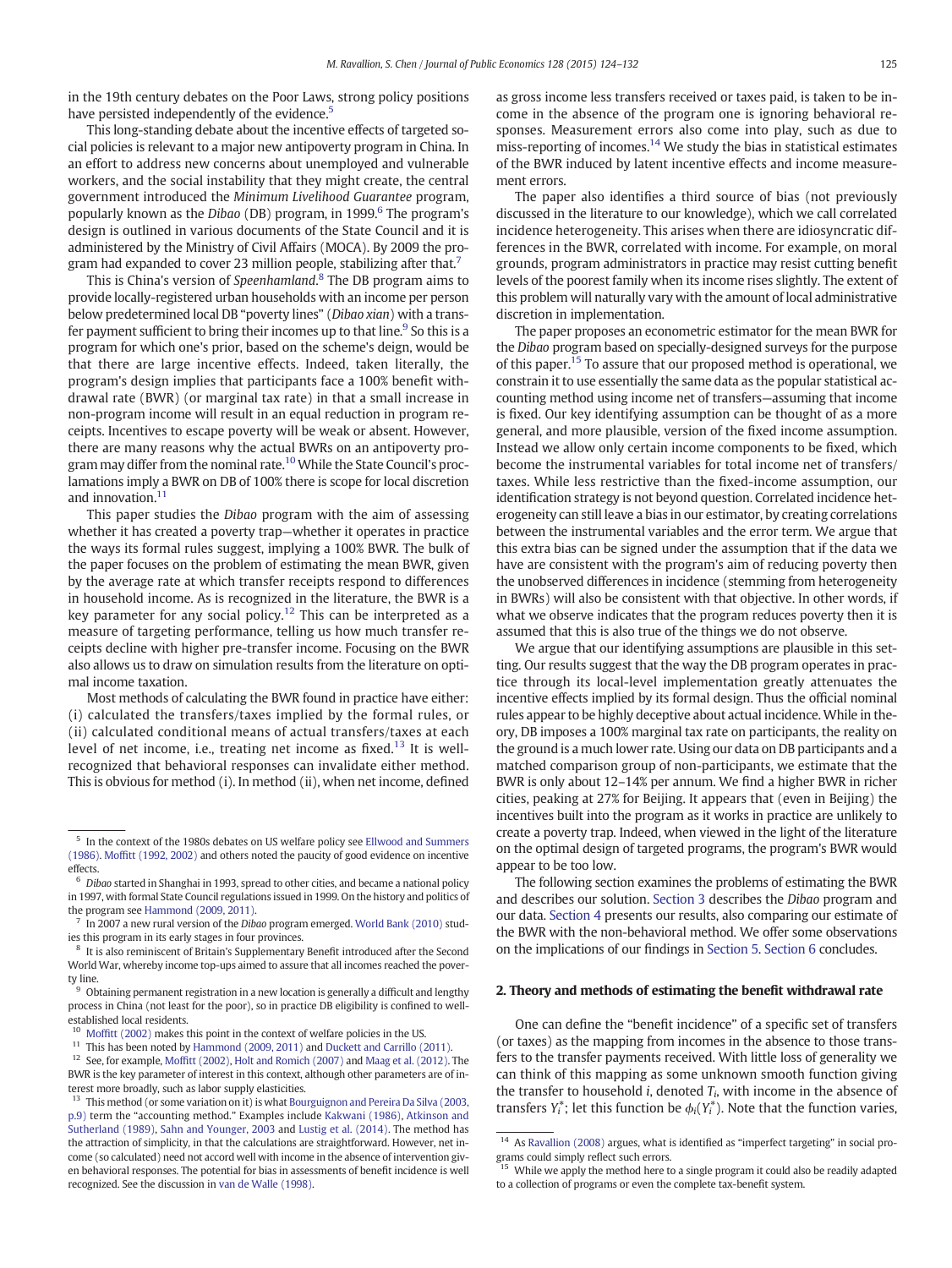<span id="page-2-0"></span>allowing transfer receipts to vary at a given  $Y_i^*$ . (A special case identifies the benefit incidence as the conditional mean transfer received at given income, i.e., the regression function of  $T_i$  on  $Y_i^*$ .) We can then define the BWR as the local slope of the tangent to  $\phi_i(Y_i^*)$ , as given by  $-\beta_i$  in the equation for the tangent<sup>16</sup>:

$$
T_i = \alpha_i + \beta_i Y_i^*.
$$
 (1)

To illustrate, consider the extremes of "perfect targeting" and "no targeting." With perfect targeting everyone is brought up to a minimum income level, Z, depending on their current income, i.e.,  $-\beta_i = 1$  for all i for which  $Y_i^* \leq Z$  and  $T_i = 0$  otherwise. Such transfers will protect from income poverty, but create a poverty trap. Without rationing by the government, the cost of the program can be expected to rise above the aggregate poverty gap. On top of the fact that those receiving payments will have little or no incentive to work or acquire income from some other source, at least some of those not initially eligible (because their income exceeds the poverty line) will see an attractive incomeleisure trade-off in that they could have only slightly lower income by working less and so becoming eligible.

At the other extreme, a "basic income scheme" provides a fixed cash transfer to every person, whether poor or not, i.e.,  $T_i = Z(\beta_i = 0)$  for all i.<sup>17</sup> This idea has spanned policy-oriented discussions in both rich and poor countries.<sup>18</sup> There are no incentive effects of the transfers since there is no action that anyone can take to change their transfer receipts. But nor is there any purposive targeting to poor people. While a basic income is unlikely to alter incentives to work (say), a complete assessment must take account of the method of financing the transfers, and once one allows for financing, the incentive and information issues re-emerge. Proposals in developed countries have typically allowed for financing through a progressive income tax scheme (such as in [Meade, 1972](#page-8-0)), in which case the idea becomes formally similar to the Negative Income Tax ([Friedman, 1962](#page-8-0)), though the modes of administration may differ.

In practice, we expect most programs to fall somewhere between these extremes. Intuitively, we can think about the policy choice as that of setting the trade-off between two main objectives of a social policy: First, the policy can provide insurance, by assuring that current incomes do not fall below some crucial level. Second, the policy can try to help assure that poor people break out of poverty when the opportunity arises. The former aspect can be termed protection, while the second is promotion.19 The perfect targeting case is clearly good for protection, but bad for promotion. The basic income idea is good for promotion but is unresponsive to shocks and so offers less protection. Any imaginable targeted program will face a trade-off between these two objectives.

How do we determine the BWR is in practice? Here we only attempt to estimate the mean BWR ( $-\beta$ ), so we re-write (1) as:

$$
T_i = \alpha + \beta Y_i^* + \varepsilon_i \tag{2}
$$

Here  $\varepsilon_i = (\beta_i - \beta)Y_i^* + \alpha_i - \alpha$  and  $E(\varepsilon_i|Y_i^*) = 0$  by construction. We cannot estimate Eq. (2) as a linear regression since  $Y_i^*$  is unobserved. Common practice in benefit incidence studies is (in effect) to replace  $Y_i^*$  by actual (observed) income net of transfers received from the program.20 Mean transfer receipts (or tax payments) are then tabulated against net income. A linear "benchmark model" for estimating the BWR consistent with this practice would then entail running an ordinary least squares (OLS) regression, giving transfer receipts conditional on income net of transfers:

$$
T_i = \alpha + \beta (Y_i - T_i) + \mu_i \tag{3}
$$

Here  $Y_i$  denotes the observed (survey-based) total income. Eq. (3) can be interpreted as the linear regression corresponding to the longstandard non-behavioral method of assessing benefit incidence, as described in the [Introduction](#page-0-0).

Eq. (3) can be derived from Eq. (2) by postulating a behavioral model for incomes. Past non-behavioral benefit incidence studies for developed countries have argued that the rigidity of working hours makes an incentive effect on labor supply unlikely (see, for example, [Kakwani, 1986](#page-8-0)). By similar logic, measurement errors are not presumably of much concern. As we have noted, this fixed-income assumption is questionable with reference to all income sources, though defensible for some sources. This is a clue for identification. In particular, we postulate two components of income net of transfers: Component 1 comprises those income sources that are unaffected by the program and measured accurately, while Component 2 comprises sources that are influenced by behavioral responses to the transfers and are also measured with error. Candidates for Component 1 are formal (regular salaried) income and property income while Component 2 includes earnings from casual work (not regular salaried work), self-employment income, and private transfers.

Assuming that transfer receipts displace Component 2 linearly at a rate  $\pi_i$  for household *i* and allowing for classical measurement errors we can write:

$$
Y_i = Y_i^* + (1 - \pi_i)T_i + \nu_i (0 \le \pi_i \le 1)
$$
\n(4)

where  $E(v_i|T_i, Y_i^*) = 0$ <sup>21</sup> If there is no (income-relevant) behavioral response to the program then  $\pi_i = 0$  for all *i*, in which case income net of transfers ( $Y_i - T_i$ ) is a valid proxy for  $Y_i^*$  (with only measurement error to worry about). At the other extreme, when  $\pi_i = 1$ , extra transfer income displaces other income one-for-one, i.e., there is no impact of the program. Between these extremes, we can expect that income net of transfer receipts will be affected by the program through its incentive effects such as on labor supply decisions.

With the behavioral model in Eq. (4) it can be seen that the estimable model in Eq. (3) is related to the theoretical model in Eq. (2) through the properties of the error term, which takes the form:

$$
\mu_i = \beta \pi_i T_i - \beta \nu_i + \varepsilon_i \tag{5}
$$

Given this structure to the error term we can readily derive the following expression for the asymptotic value of the OLS regression coefficient:

$$
\text{Plim } \hat{\beta}_{OLS} = \beta \left[ 1 - \gamma + \frac{\text{Cov}(\pi_i T_i, Y_i - T_i)}{\text{Var}(Y_i - T_i)} \right] + \frac{\text{Cov}(\varepsilon_i, Y_i - T_i)}{\text{Var}(Y_i - T_i)} \tag{6}
$$

where  $\gamma \equiv Var(v_i)/Var(Y_i - T_i)$  is the share of the variance in observed net incomes accountable to measurement errors. As Eq. (6) makes clear, the usual attenuation bias due to measurement errors is augmented by two further sources of bias. First, there is an incentive effect stemming from any correlation between net income and the effect of transfer receipts on other income. Second, there is a source of bias stemming from correlated incidence heterogeneity—specifically a non-zero correlation between the differences in BWRs across households and their net incomes.22 Let us examine these biases in turn.

 $16$  Notice that there is no error term in this equation since it holds by definition.

<sup>&</sup>lt;sup>17</sup> This has been called many things including a "poll transfer," "guaranteed income," "citizenship income" and an "unmodified social dividend."

<sup>&</sup>lt;sup>18</sup> See [Meade \(1972\)](#page-8-0), [Atkinson and Sutherland \(1989\)](#page-8-0), [Atkinson \(1995\)](#page-8-0), [Raventós](#page-8-0) [\(2007\)](#page-8-0) and [Bardhan \(2011\).](#page-8-0)

<sup>&</sup>lt;sup>19</sup> Applying a useful distinction made by [Drèze and Sen \(1989\)](#page-8-0) and formalized by [Ravallion et al. \(1995\)](#page-8-0).

 $20$  The examples, of which there are many, include [Kakwani \(1986\)](#page-8-0), [Atkinson and](#page-8-0) [Sutherland \(1989\),](#page-8-0) [Sahn and Younger \(2003\),](#page-8-0) [Bourguignon et al. \(2003\),](#page-8-0) [Goni et al.](#page-8-0) [\(2011\)](#page-8-0), [Ben-Shalom et al. \(2012\)](#page-8-0) and [Lustig et al. \(2014\)](#page-8-0). Reviews of studies of benefit incidence in developing countries can be found in [van de Walle \(1998\)](#page-8-0) and [Demery \(2003\)](#page-8-0).

 $^{21}\,$  We confine attention to classical measurement errors. More generally, transfer receipts could also be measured with error and this error could well be correlated with the measurement error in incomes, which could either offset the attenuation bias or magnify it (depending on the sign of this correlation).

 $22$  This is an example of what is sometimes called "correlated random effects" in the literature. In the context of impact evaluation this is essentially what [Heckman et al.\(2006\)](#page-8-0) call "essential heterogeneity."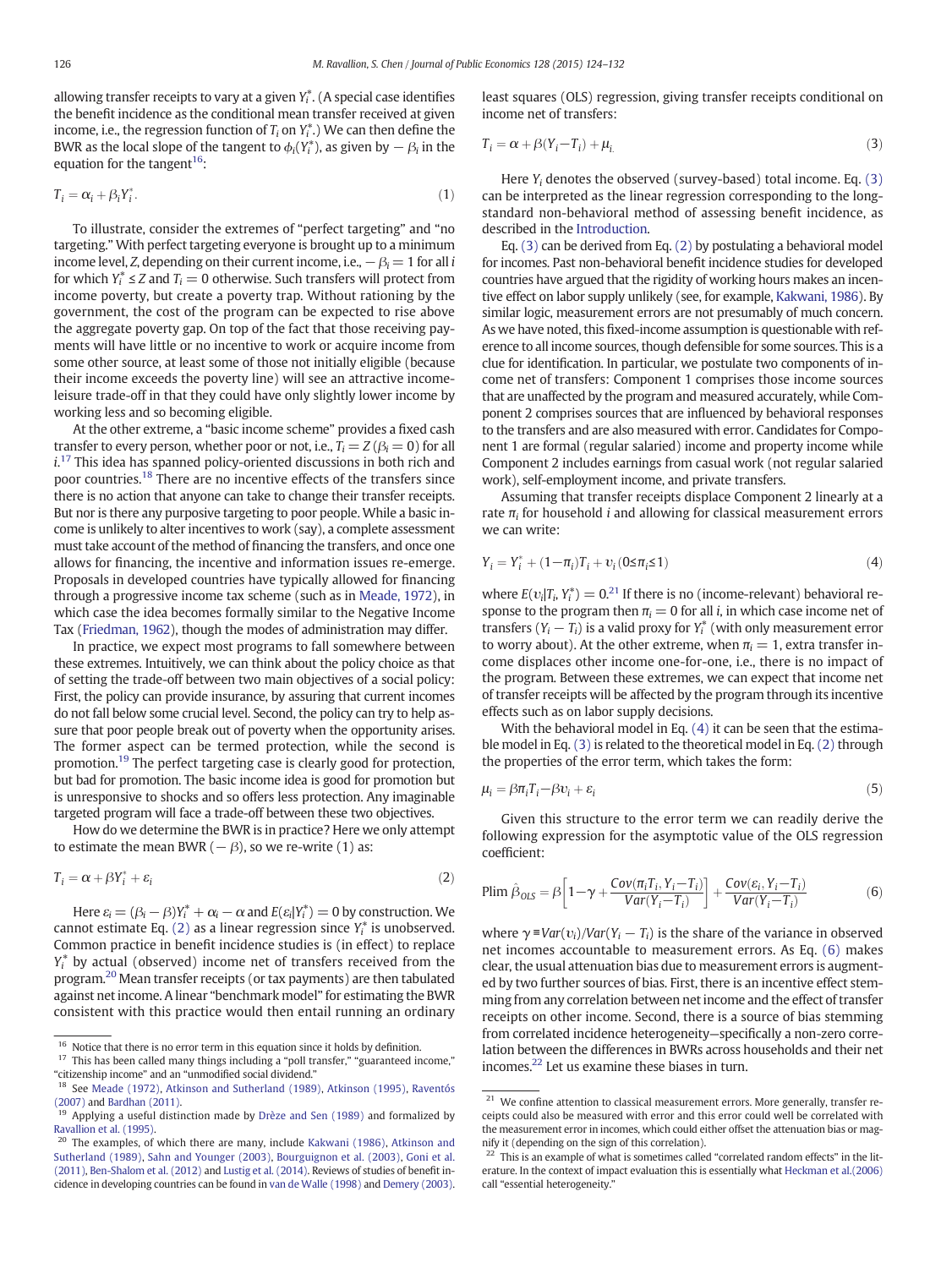<span id="page-3-0"></span>If the incentive effect is stronger at higher incomes ( $Cov(\pi_i T_i, Y_i T_i$ ) > 0) then it will work to offset the attenuation bias. A sufficiently positive correlation between the incentive effect and income would eliminate the bias due to measurement error (although this would be something of a fluke event). A negative correlation would strengthen the attenuation bias. On a priori grounds it is unclear what direction of bias is most likely due to incentive effects.

There is a stronger a priori case for signing the second source of bias (on top of that due to measurement errors). If the observable data are consistent with the aim of the program to reduce poverty then it would be reasonable to assume that this is also true of the unobservables; specifically, that the latent variation in the scheme's BWR will be such that poorer households end up with larger transfers, i.e.,  $Cov(\varepsilon_i, Y_i - T_i) < 0$ . We can call this the assumption of latent pro-poor incidence. Under this assumption, OLS will over-estimate the BWR in the absence of either income measurement errors or incentive effects. More generally, the net bias is unclear.

A special case lends itself to a straightforward interpretation. Suppose that both the BWR and the incentive parameter are constant across households. Then it is readily verified that:  $23$ 

$$
P\lim \hat{\beta}_{OLS} = \frac{\beta(1-\gamma)}{1-\beta\pi}.
$$
\n(7)

For  $\beta$  < 0 and  $\pi$  > 0 it can be seen that OLS will be biased downwards for the BWR, and this holds even without income measurement errors. The two sources of bias work in the same direction leading OLS to underestimate the BWR.

How might the bias be removed? Some common methods using panel data would be ill-advised. For example, notice that the structure of the error term in Eq. [\(5\)](#page-2-0) does not suggest that a household fixed effect specification would provide a good estimate since the sources of bias are not constant over time. Indeed, one may well expect an even lower signal-to-noise ratio in such an estimator  $(Var(\Delta v_i))$  $Var(\Delta Y_i - \Delta T_i) > \gamma$ ) and (hence) greater bias than for OLS.<sup>24</sup>

We will instead use an Instrumental Variables (IV) estimator under our assumption that both the incentive effects and the measurement errors are confined to Component 2 of income. Recall that Component 1 is assumed to be both measured accurately and not prone to incentive effects of the program. If incentive effects and income measurement errors are the only source of bias (in other words, there is no heterogeneity in the BWR) then these income sources can be used as the IVs for income net of transfers. It is important that Component 1 income is a good predictor of total income to avoid the weak instruments problem; if the IVs are weak then there is no reason to suppose that the IV estimator is less biased than OLS (Section 3 comments on the validity of our identification strategy in the Chinese context.).

Correlated incidence heterogeneity can invalidate the IVs. If the BWR varies systematically, then the IVs based on Component 1 are likely to be correlated with the error term through their non-zero covariance with the  $\varepsilon_i$ 's. To help address this concern, we exploit our panel data by using the lagged values of Component 1 income sources as the IVs.

However, while this will go some way toward reducing the bias, we acknowledge that (as in other applications using lagged values as IVs) positive serial correlation in incomes can jeopardize this identification strategy. This could arise from common effects of preference parameters across time. However, under the assumption above of latent pro-poor incidence, the unobserved differences in transfer receipts will tend to favor poor people. Then we can expect that our IVs are negatively correlated with the error term. Having removed the bias due to incentive effects and measurement errors (under our assumptions), the true value of the mean BWR ( $-\beta$ ) will then be lower than our IV estimate.25

By bounding the bias in the IV estimator under our assumption of latent pro-poor incidence we will still be able to draw a robust policy implication in our application to follow.

#### 3. Background and data

Economic transformation has come with a dramatic change in the nature of social protection in China, which has switched from employer-based security arrangements (the so-called "iron rice bowl") to an increasing role of government at all levels. This has been a policy response to fundamental changes in the urban labor markets, themselves stemming from policy changes [\(World Bank, 2007, 2010;](#page-8-0) [Ravallion, 2014a\)](#page-8-0). A new form of open unemployment—found in many other economies but new to China—emerged in urban China in the late 20th Century, in the wake of retrenchments of workers in unprofitable state-owned enterprises since the mid-1990s. Not surprisingly, those least able to work, including the disabled or unhealthy, tended to be the first to go. Having previously been protected by their work units, they were now exposed to market forces. Using a 2000 survey, [Appleton et al. \(2002\)](#page-8-0) found persistently high unemployment amongst retrenched workers, who tended to have fewer skills, less education, poorer health, and to be women and middle-aged. Less secure, less regular forms of part-time work have also become more common in urban China [\(Solinger, 2002; Park and Cai, 2011\)](#page-8-0).

The Dibao program is China's main social policy response. The Dibao program introduced a new concept of the social safety net to China. It is the first social transfer program and the first national social policy to be disconnected from the recipient's place of employment, and the first program to not involve co-payments from employers.26 Prior to Dibao, urban China's social protection programs focused on the "three-without" people, namely those without savings, without an ability to work, and without family members for support. Even then coverage was limited. While there is no other national program of targeted transfers, China does have a progressive income tax. However, this appears to have little effective relevance in this context as it only comes into play at relatively high incomes from formal sources. Negligible income taxes are paid by poor and even middle-income people in urban China.

Not unlike most past policy debates on antipoverty policy in England, Europe and North America (as discussed in the [Introduction](#page-0-0)), there is little or no evidence on the actual incentive effects in practice of this major new social program. The main problem identified in past research on the program is seemingly weak coverage of the eligible participants rather than leakage to ineligible participants ([Chen et al., 2008;](#page-8-0) [Gao et al., 2009](#page-8-0)). However, this assessment ignores incentive effects and measurement errors. Coverage may be weak but expanding coverage would be ill-advised if in fact the program is creating a poverty trap.

While our assumption that Component 1 income sources exist can be questioned in principle—in that formal salaried income might be forgone or hidden to gain access to welfare benefits—the assumption appears to be a reasonable one in the context of China's Dibao program. The validation of reported incomes is relatively easy for likely Component 1 sources. Based on our observations in the field, formal sector earnings appear to be well known locally, and so not easily hidden. Applicants for Dibao are required to provide a formal salary statement from their employer if one exists as well as a statement from the Bank (Formal salaries are typically deposited directly to the worker's Bank account.). The Dibao officer and program assistant from the local resident committee interview the applicant and are charged with double

<sup>&</sup>lt;sup>23</sup> To derive this expression note first that the probability limit of the OLS regression coefficient  $(\hat{\beta}_{OLS})$  is (as usual)  $\beta$  + Cov( $\mu_i$ , Y<sub>i</sub> − T<sub>i</sub>)/Var(Y<sub>i</sub> − T<sub>i</sub>). The second term can be written as  $\beta\big(\pi\hat{\beta}_{OLS}{-}\gamma\big).$  On solving we obtain Eq. (7).

<sup>&</sup>lt;sup>24</sup> For further discussion of this source of bias in fixed-effects estimators see [Deaton](#page-8-0) [\(1995\)](#page-8-0).

<sup>&</sup>lt;sup>25</sup> Note that (as usual) Plim  $\hat{\beta}_{IV} = \beta + Cov(Z_i, \mu_i) / Cov(Z_i, Y_i - T_i)$  where Z is the IV. <sup>26</sup> This is in contrast to Xia-gang, which provides a layoff subsidy as a form of unemploy-

ment insurance.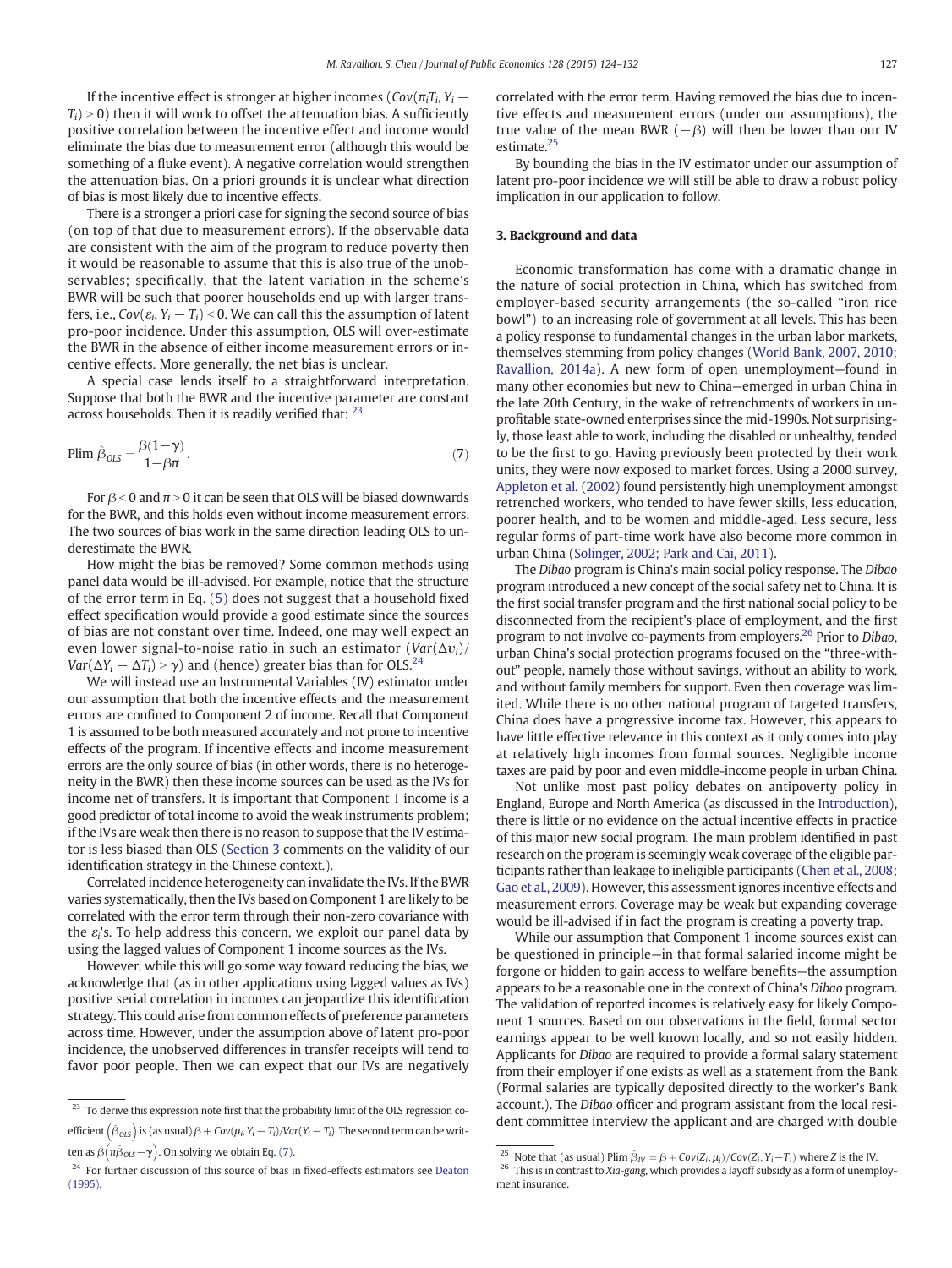<span id="page-4-0"></span>

| Table 1                                                  |  |
|----------------------------------------------------------|--|
| 2007 UHSS sample for seven cities and 2007 summary data. |  |

| City        | Sample size | Of which DB households | % of DB households | DB spending per capita of participants<br>Yuan per month) | DB line<br>(Yuan per month) | Mean income<br>(Yuan per person per month) |
|-------------|-------------|------------------------|--------------------|-----------------------------------------------------------|-----------------------------|--------------------------------------------|
| Beijing     | 33,286      | 352                    | 1.06               | 269.29                                                    | 327.78                      | 1835.00                                    |
| Shenyang    | 12,080      | 207                    | 1.71               | 144.24                                                    | 244.69                      | 1129.73                                    |
| Jinan       | 8000        | 195                    | 2.44               | 132.81                                                    | 249.09                      | 1022.53                                    |
| Wuhan       | 4689        | 205                    | 4.37               | 116.81                                                    | 219.38                      | 1054.30                                    |
| Chongqing   | 14,324      | 1128                   | 7.87               | 104.26                                                    | 178.33                      | 1021.73                                    |
| Tianshui    | 912         | 134                    | 14.69              | 102.79                                                    | 148.00                      | 555.50                                     |
| Pingliang   | 820         | 221                    | 26.95              | 103.89                                                    | 138.00                      | 531.44                                     |
| Urban China | 493,975     | 16.365                 | 3.31               | 101.74                                                    | 182.40                      | 974.67                                     |

Note: DB spending and poverty line data from MOCA. The last row gives aggregates for all of urban China, not just the seven cities listed.

checking their income. This review process is repeated every three to six months as long as the person stays in the program. In principle a worker might quit a formal sector job to qualify for Dibao. But then the income loss would be far greater than potential Dibao receipts. This was corroborated in our interviews during the field work, which suggested that it is quite unlikely that anyone would be willing to give up a formal-sector job in order to access Dibao. There would also be a considerable loss of status in the community. A formal sector job is held with pride. Also, traditional Chinese values discourage people from taking "free money" when one is able to work.

In summary, while we cannot rule out measurement errors and incentive effects through the income sources we identify as Component 1, these do appear likely to be serious concerns in this context. However, we caution that whether our assumption about Component 1 incomes is plausible in other contexts is an open question.

The data structure we devised for studying this program is somewhat unusual. Similar to other researchers, we could not obtain access to the complete microdata for China collected by the National Bureau of Statistics (NBS) Under Chinese law NBS cannot provide those data. So we could not estimate a censored regression model (such as a Tobit model) of DB receipts on a sample of the entire urban population (or even selected provinces). However, with NBS's cooperation, we could obtain a sub-sample of actual and potential DB participants for selected cities and follow up this sample for re-interviewing.

As our sample for estimating the BWR for the DB program we use actual participants or likely participants for seven cities, as given in Table 1, which gives sample sizes and participation rates by city. The seven cities were chosen to span China's main geographic areas as well as representing a range of city sizes. In terms of growth rates, they also span a wide range. In identifying actual or likely DB participants we are explicitly excluding the vast majority of urban Chinese for whom participation in the DB program is unimaginable as they have incomes well beyond the DB poverty lines, and are very unlikely to ever need the program. On a priori grounds, DB receipts and (of course) the BWR can be set to zero for them.

We drew our sample from the 2007 Urban Household Short Survey (UHSS) by China's NBS. The UHSS is an unusual survey. It is the first step in constructing the sample for the regular Urban Household Survey (UHS), which has a much longer questionnaire, but much smaller sample. The big advantage of the UHSS here is that its sample size allows us to capture a significant number of DB participants, to be interviewed further. Also, while the UHSS is a relatively short survey, it allows us to measure a fairly wide range of household characteristics including income by source. The UHSS is unlikely to give as accurate a measure of total income as obtained from surveys that use more detailed questions on income by source, such as NBS's smaller UHS. However, the latter survey includes too few DB households for our purposes. [Chen et al.](#page-8-0) [\(2006\)](#page-8-0) describe the survey data in greater detail.

The population with which we are concerned is all actual or "potential" participants in a targeted antipoverty program. We can readily identify actual participants (denoted  $D = 1$ ) but potential participants are more difficult. We used a model of participation conditional on covariates X to identify non-participants with a probability of participation greater than some critical value,  $P(D_i = 1 | X_i) P^{\text{min}}$ . The sample we use is thus all those households who are actual participants in DB in the base year plus a sample of the same size comprising those with the highest predicted probability of participation based on their covariates in that survey round.

We drew samples of all 1040 Dibao participant households and 1029 "high propensity" non-participants from the 2007 UHSS for seven cities. The high propensity households were those with the highest propensity scores (predicted probabilities) for DB participation in the UHSS, based on probit using a large number of explanatory variables; this was essentially the same probit reported in [Chen et al. \(2006\).](#page-8-0) These 2069 households were resurveyed in 2009 and 2010. The surveys were done by the Urban Household Survey Division of the NBS. In addition we had numerous informal, open-ended, interviews in 2007, 2009 and 2010 with DB officials (central and local) and DB households in Beijing, Chongqing, Tianshui and Wuhan.

The UHSS measured household income from responses to a series of questions on income by broad categories (formal salary income, business income, casual work, self-employment, private transfers and DB). Measurement errors in the reported incomes must be anticipated although more so for some components than others. It should also be noted that survey-based incomes may differ from income at the time of assignment for DB eligibility. Checks on the latter are done by local authorities/neighborhood committees and there is also a community appeals process. And it should be noted that there is more than one way to assess "income." For example, there are differences in the time period deemed relevant (current income vs. longer-term income). Possibly DB officials use a different time period to the survey.

Table 2 summarizes the overall participation rates and the entry and exit rates for the combined sample of actual (2007) participants and the high-propensity participants. There is significant "stickiness" as indicated by the dominant diagonals in these joint distributions. Over the period 2007–10, we find that a greater number of households left

#### Table 2

Exit and entry from the Dibao program 2007–2010.

| (a) 2007 as the base year   |       |      |             |             |      |             |       |  |
|-----------------------------|-------|------|-------------|-------------|------|-------------|-------|--|
|                             |       |      | DB in 2009? |             |      | DB in 2010? |       |  |
|                             |       | No   | Yes         | Total       | No   | Yes         | Total |  |
| DB in 2007?                 | No    | 931  | 98          | 1029        | 820  | 99          | 919   |  |
|                             | Yes   | 216  | 824         | 1040        | 272  | 675         | 947   |  |
|                             | Total | 1147 | 922         | 2069        | 1092 | 774         | 1866  |  |
| $(b)$ 2009 as the base year |       |      |             |             |      |             |       |  |
|                             |       |      |             | DB in 2010? |      |             |       |  |
|                             |       |      | No          |             | Yes  |             | Total |  |
| DB in 2009?                 |       | No   |             | 959         | 59   |             | 1018  |  |
|                             |       | Yes  |             | 133         | 715  |             | 848   |  |

Total 1092 774 1866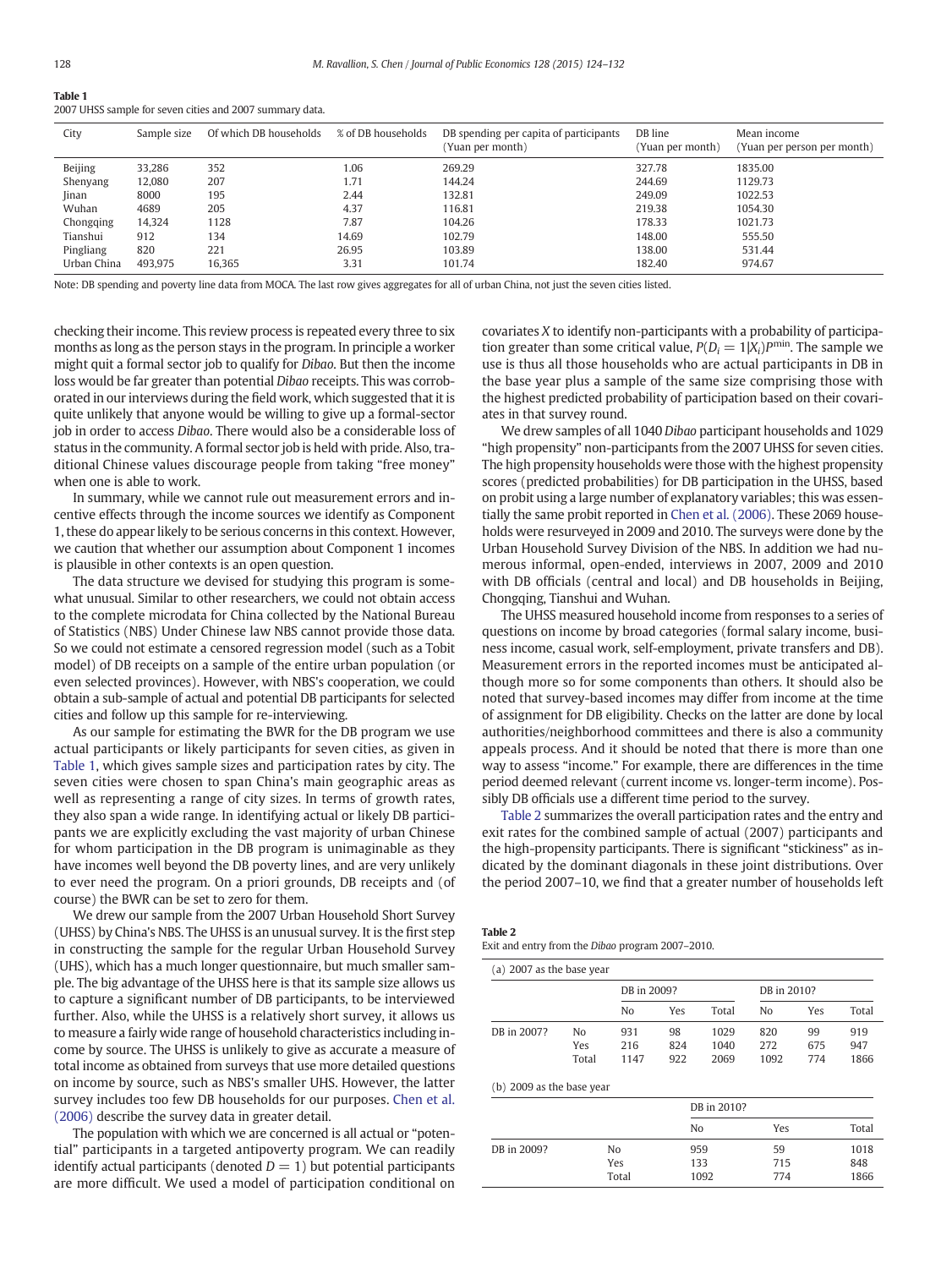<span id="page-5-0"></span>

| . . |  |  |
|-----|--|--|
|-----|--|--|

Estimated benefit withdrawal rates using OLS.

|                                            | Whole sample | Participants only |
|--------------------------------------------|--------------|-------------------|
| Simple OLS regression                      | $-0.065***$  | $-0.065***$       |
|                                            | (0.012)      | (0.023)           |
| With year effects                          | $-0.072***$  | $-0.067***$       |
|                                            | (0.014)      | (0.025)           |
| With both year and household fixed effects | $-0.031***$  | $-0.049***$       |
|                                            | (0.008)      | (0.021)           |

Note: Regression coefficient of DB receipts on income net of DB. Standard errors in parentheses. \*\*\*: Significant at <1%. "Participants" are defined as those who participated at least once.

the program than joined. This was confirmed by administrative data from MOCA.

Given the low entry rate from the initial sample of likely participants we will also estimate the mean BWR for sub-samples of participants only, defined as those who were found to have participated in at least one survey round.

#### 4. Estimation results

The simple OLS coefficient of DB receipts on income net of DB implies a BWR of 6.5% ( $t = 5.4$ ) (Table 3). Adding time effects this rises slightly, to 7.2% ( $t = 5.1$ ). We also give results for subsamples of DB participants only. The sub-sample gives similar results to the full sample. So instead of a 100% marginal tax rate these calculations suggest a rate of only around 7%. However, this may well be a large under-estimate, as discussed in [Section 2](#page-1-0).

Table 3 also gives results for household fixed-effects regressions of DB receipts on income net of DB using our three-year panel. This gives an even lower BWR of 3.1% ( $t = -3.9$ ) using all households in sample and 4.9% ( $t = -2.3$ ) using only those households who are receiving DB income at least once (Table 3). However, as discussed in [Section 2,](#page-1-0) we expect that greater noise in the changes over time may well be imparting a downward bias in the fixed effects estimator.

The IV results are in Table 4. Recall that the IVs are lagged regular salaried income and lagged property income. These were very significant predictors for net income in the first stage regressions.<sup>27</sup> The IV estimator gives an appreciable higher BWR of 12–14%, roughly double the OLS estimate. As noted in [Section 2](#page-1-0), we cannot rule out remaining bias due to correlated incidence heterogeneity, stemming from a positive serial correlation in incomes and latent heterogeneity in the BWRs. Under our assumption of a latent propoor incidence (consistent with its objective of reducing poverty), the true value of the mean BWR will be no greater than our IV estimate. Although the BWR implied by our IV estimator is about twice the OLS estimate, it is still appreciably lower than the value of 100% implied by the scheme's design.

Table 5 gives both estimates by city (We only give results for the whole sample given the sample sizes.). The IV estimate of the BWR exceeds OLS for all except Pingliang. We see a marked variation across cities with the IV estimates ranging from 6% to 27%. For the IV estimates (but not OLS) there is a positive correlation between the BWR and mean income (from [Table 1\)](#page-4-0); the correlation coefficient is 0.67 which is significant at the 10% level. Of course, with only seven cities one should be cautious here, but it is at least suggestive that richer cities tend to put higher weight on protection. Naturally richer cities have greater fiscal resources and this influences program implementation; in particular, [Ravallion \(2009a\)](#page-8-0) shows that richer cities of China tend to have more generous DB lines.

#### Table 4

Instrumental variables regressions using lagged exogenous income sources as IVs.

|                            | Whole sample            |                         | Participants only       |                         |
|----------------------------|-------------------------|-------------------------|-------------------------|-------------------------|
| Income net of DB           | $-0.1205***$<br>(0.009) | $-0.1179***$<br>(0.009) | $-0.1446***$<br>(0.020) | $-0.1377***$<br>(0.019) |
| Lagged income<br>net of DB | n.a.                    | $-0.0022$<br>(0.010)    | n.a.                    | $-0.0047***$<br>(0.001) |
| No. obs.                   | 3935                    | 3935                    | 2245                    | 2245                    |
| F<br>(prob.)               | 178.91<br>(0.000)       | 95.69<br>(0.000)        | 55.73<br>(0.000)        | 84.46<br>(0.000)        |

Note: BWR estimated by regressing DB payments on income net of DB using lagged formal salary and lagged property income as the IVs. Robust standard errors in parentheses.\*\*\*: Significant at <1%.

| Table 5 |                                             |  |
|---------|---------------------------------------------|--|
|         | Estimated benefit withdrawal rates by city. |  |

| Regression coefficient of DB<br>receipts on income net of DB | n    | OLS <sub></sub>          | IV                      |
|--------------------------------------------------------------|------|--------------------------|-------------------------|
| Beijing                                                      | 1242 | $-0.0574***$<br>(0.0213) | $-0.2727***$<br>(0.045) |
| Shenyang                                                     | 918  | $-0.0955***$             | $-0.1817***$            |
| <i>linan</i>                                                 | 856  | (0.009)<br>$-0.0718***$  | (0.024)<br>$-0.0846***$ |
| Wuhan                                                        | 846  | (0.011)<br>$-0.0885***$  | (0.029)<br>$-0.1438***$ |
| Chongging                                                    | 1187 | (0.008)<br>$-0.0460***$  | (0.028)<br>$-0.0633**$  |
| Tianshui                                                     | 480  | (0.004)<br>$-0.0444***$  | (0.030)<br>$-0.1535***$ |
| Pingliang                                                    | 475  | (0.016)<br>$-0.1227***$  | (0.056)<br>$-0.1073**$  |
|                                                              |      | (0.018)                  | (0.045)                 |

Note: Whole sample. BWR estimated by regressing DB payments on income net of DB. IV estimates use lagged formal salary and lagged property income as the IVs. Robust standard errors in parentheses. \*\*\*: significant at 1%; \*\*: significant at 5%; \*: significant at < 10%.

It is not, however, clear why the balance shift from promotion toward protection (in the form of a higher BWR) in richer cities (A similar pattern has been found in the cross-country evidence on spending on social insurance and also with inter-temporal comparisons for the US; see [Krueger and Meyer, 2002.](#page-8-0)). One possibility is that richer cities have more professional and capable local officials, who are less prone to the type of "participant capture" that brings down the BWR.

We tested a number of variations. In one we allowed for other sources of heterogeneity in DB transfer receipts by adding a quadratic function of the propensity scores for DB participation by regressing on a broad set of covariates (similarly to the covariates used in the probits reported in [Chen et al., 2006](#page-8-0)). The mean BWR was slightly lower (in absolute value), though still significantly different from zero. We also tested for lagged income effects by adding the lagged net income as a regressor; we give these results for the IV estimator in Table 4. There is a small lagged effect, but the overall results are similar.

As an aside, given these findings, it is of obvious interest to ask how much the program helped in protecting China's poor from the Global Financial Crisis of 2009. Some straightforward simulations are suggestive. The top panel of [Table 6](#page-6-0) gives the actual transitions above and below a fixed poverty line that we set at 1.5 times the local DB line. The second panel gives the results when we set all DB payments to zero in 2009, while the third panel gives the results when we set DB receipts in 2009 to their 2007 values. We see that, despite the low BWR, DB payments still protected some households from falling into poverty during the crisis. Only 32 households fell into poverty (by this definition) between 2007 and 2009. In the absence of DB payments the number would have been 225–11% of the sample. However, in assessing the responsiveness of the scheme to shocks the changes

 $^{27}\,$  On the full sample, the F-statistic for the regression of income net of DB on the two IVs was 80.61, with prob.  $<$  0.00005; for the participant sub-sample it was 38.03 with prob.  $< 0.00005$ .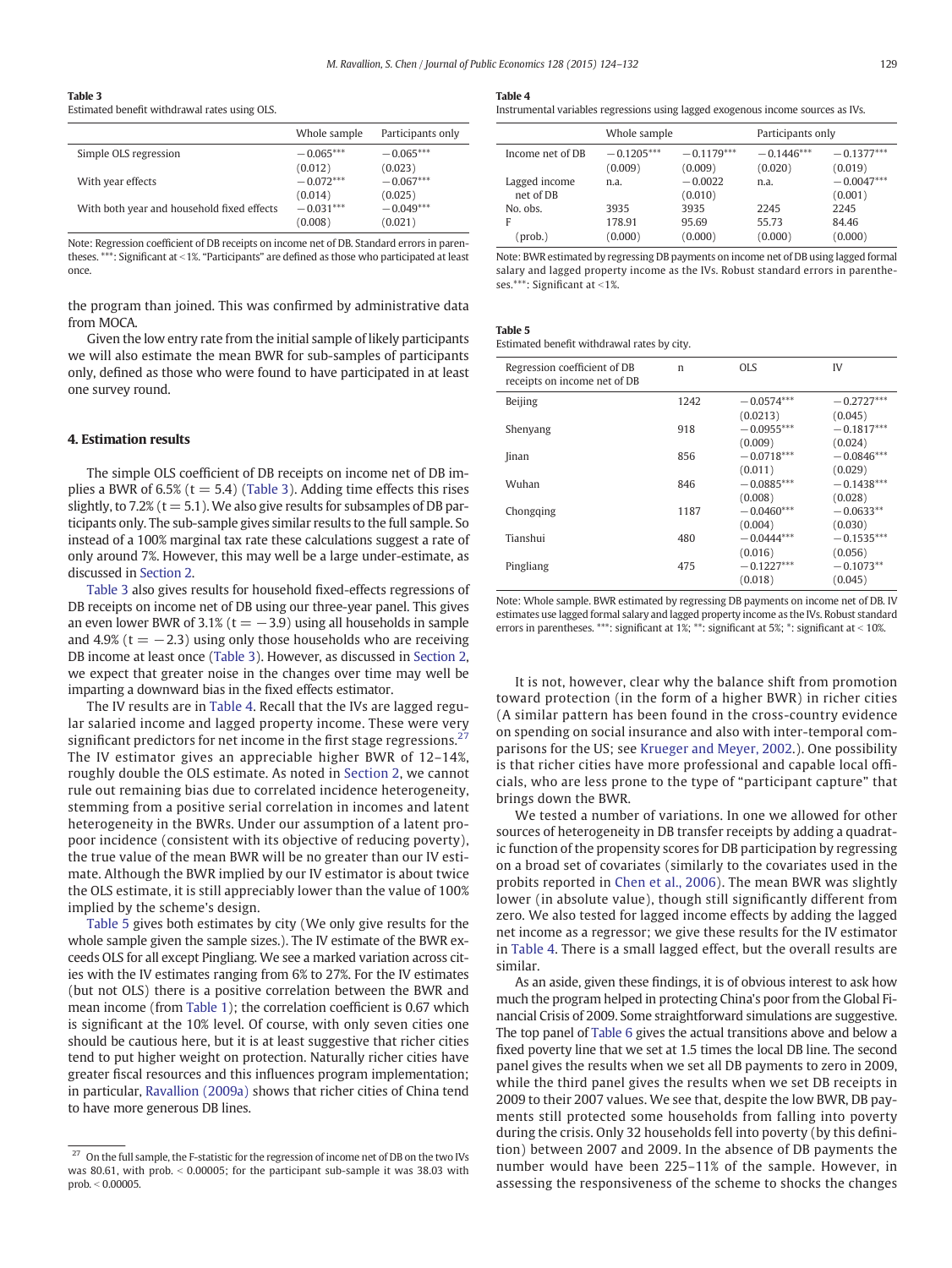## <span id="page-6-0"></span>Table 6

Poverty transitions with and without the Dibao program.

|      |                          | Actual transitions in 2009 |                   | Simulated with $DB = 0$ in 2009 |            | Simulated with $\triangle$ DB = 0 in 2009 |                                |
|------|--------------------------|----------------------------|-------------------|---------------------------------|------------|-------------------------------------------|--------------------------------|
|      |                          | Above line                 | <b>Below line</b> | Above line                      | Below line | Above line                                | Below line                     |
| 2007 | Above line<br>Below line | 1944<br>84                 | 32                | 1751<br>52                      | 225<br>41  | 1905<br>63                                | $\overline{\phantom{a}}$<br>30 |

Note: The cut-off line is set at 1.5 times the local DB line.

in DB payments are more relevant. Then we see that program had less impact, with 71 households falling into poverty without the changes in DB payments, as compared to the observed count of 32 [\(Table 5](#page-5-0), lower panel).

### 5. Implications

We focus on two implications. The first concerns standard (non-behavioral) benefit incidence calculations while the second relates to reforms of the Dibao program.

#### 5.1. Implications for benefit incidence

A strand of the policy-oriented literature has ignored or downplayed behavioral responses, sometimes arguing that their non-behavioral incidence calculations are a good approximation (though it has rarely been clear why).<sup>28</sup> Our results illustrate the potential for a large discrepancy between the BWR implied by a scheme's formal rules and its actual implementation. Simulation methods based on nominal rates and rules could be especially deceptive in settings in which there is considerable local discretion in implementation.

A higher BWR for a given aggregate transfer and given distribution of income in the absence of the program clearly implies larger transfers to the poorest households. To gauge how much difference this makes, consider the average transfer payment to someone at zero income in the absence of the program  $(E(T|Y^* = 0))$ —the intercept in the benefit incidence function. It is readily verified that the derivative of this expected value with respect to the BWR is simply the overall mean income in the absence of the program. $^{29}$  This is not, of course, data, but a fair approximation is overall mean income, which is 975 Yuan per month for urban China [\(Table 1](#page-4-0)). Thus an increase in the estimated BWR of 0.08 (implied by the switch to our IV estimate for the "anytime" participants) yields an increase in the mean transfer payment to someone at zero income of 78 Yuan per month, over three-quarters of the mean DB payment. This is clearly a sizeable impact, leading us to question past claims in the literature that using net income (ignoring incentive effects) provides a good approximation.

#### 5.2. Reforming the program

The BWRs found in practice have spanned a wide range from negative values to 100%.<sup>30</sup> However, a strand of the literature has attempted to identify optimal BWRs. Intuitively, as long as both protection and promotion are valued, the optimal benefit withdrawal rate on a scheme such as Dibao is unlikely to be unity, but nor is it likely to be close to zero. Can the range be narrowed further?

Three papers in the literature are especially relevant (all influenced by the seminal paper by [Mirrlees, 1971](#page-8-0)). First, [Kanbur et al. \(1994\)](#page-8-0) study the optimal design of a stylized program aiming to minimize a measure of poverty when there is an incentive effect on labor supply, and they come to the conclusion that the optimal BWR would be around  $60-70\%$ <sup>31</sup> By contrast, our preferred IV estimates suggest that the BWR for DB is 12–14%. Even in the highest-income city in our study, Beijing, the rate is 27%. And, under our assumption of latent pro-poor incidence, these BWRs overestimate the true values of the mean BWR.

Second, [Saez \(2002\)](#page-8-0) simulates optimal transfers for a range of parameter combinations for a utilitarian social welfare function (rather than a poverty measure as in Kanbur et al.). Under the combinations Saez considers plausible and for a moderate to high aversion to inequality the implied marginal tax rates on the poor are still higher than we find for the DB program.

Third, the same conclusion is reached based on the results of [Kanbur](#page-8-0) [and Tuomala \(2011\)](#page-8-0) who consider various social welfare objectives, including "Rawlsian" maximin, a poverty reduction objective and "charitable conservatism," whereby one puts positive weight on the nonpoor but is indifferent to inequality amongst them. Under their chosen parameterizations, all three objective functions imply marginal tax rates on the poorest half or so of the population that are appreciably higher than we find for the DB program.

We cannot, of course, be certain about the relevance of these studies to the present setting. However, there is little else to guide us. To the extent that these results from the optimal taxation literature can be considered relevant to China, our findings suggest that the BWR for DB is probably too low—even though its design would suggest the opposite. Incentive arguments do not suggest that the DB program should be perfectly targeted as long as promotion is valued alongside protection. However, our results suggest that DB payments do not respond adequately to changes in household income from other sources. While such a low BWR makes it unlikely that the program would provide a serious disincentive for earning extra income, it raises concerns about how well the program reaches the poorest and how well it adapts to changes in household needs. This raises doubts about how well the program is addressing uninsured risk and transient poverty. In short, adverse incentives do not appear to be a problem in this program, but protection from poverty is a concern.

We can make a number of further observations to help understand this finding, including from our field work. While the design of the scheme suggests that the center puts a high weight on protection, it must rely on local implementing agents and the information provided by actual or potential recipients. Like many social spending programs in China and elsewhere, Dibao relies heavily on decentralized implementation. While the national and provincial governments provide guidelines and co-financing (to all except the well-off coastal provinces), the selection of beneficiaries is under municipal control. Each municipality determines its own DB line and finances the transfers in part at least from local resources. Claimants must apply to the local (county- or district-level) MOCA office for DB assistance, and they typically do this through their local community committee, which administers the program on a day-to-day basis. There is also a communitylevel vetting process whereby the names of proposed participants are displayed on local notice boards and community members are encour- $\frac{28}{28}$  For example, [Sahn and Younger \(2003, p. 29\)](#page-8-0) claim that the non-behavioral (fixed-in-<br>28

come) method provides a "satisfactory short-cut for the study of a policy's distributional impact." Also see [Lustig et al. \(2014\).](#page-8-0)

 $^{29}$  To verify this, note first that  $\overline{T}=\left(\alpha+\beta\overline{Y}^*\right)\!P$  where  $P$  is the overall participation rate. Then  $E(T|Y^* = 0) = (\overline{T}/P) - \beta \overline{Y}^*$  as claimed.

See Moffi[tt \(2002\)](#page-8-0) and [Maag et al \(2012\)](#page-8-0) with reference to US programs.

 $31$  Naturally such calculations require functional-form assumptions. Kanbur et al. assume Cobb–Douglas preferences, implying an elasticity of substitution between consumption and leisure of unity.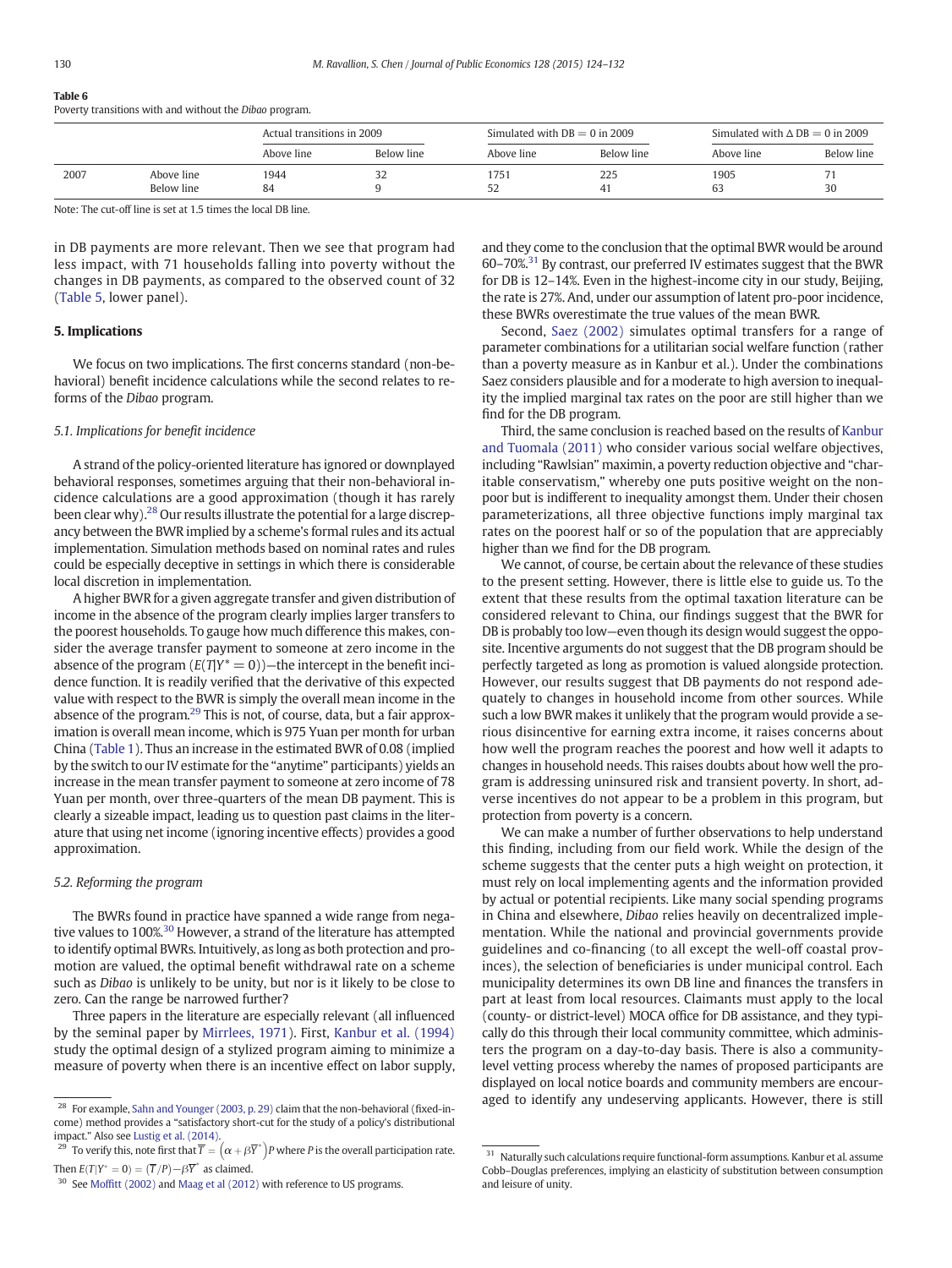<span id="page-7-0"></span>scope for participants to hide some sources of income, such as transfers from friends or relatives.

Our qualitative observations from our field work suggest that local agents actively "smooth" DB payments and participation. For example, we were told by local MOCA officials that they often allow DB benefits to continue for some period after a participating family finds extra work. Local officials are clearly aware of the incentive problem, and expressed concerns in both DB participants becoming too dependent on transfers from the program, with too little incentive to work.<sup>32</sup> There appears to be ample scope for local discretion in implementation so as to provide enhanced work incentives.

The implicit preferences of local officials appear to be closer to a promotion objective than the protection objective of the central government. It is seen as unacceptable at the local level to cut DB payments to poor people one knows (possibly quite well) when their income rises. Resistance naturally comes from participants too. When interacting with local officials over a sustained period there is scope for "participant capture." A social bond forms between the two parties, which lowers the BWR in practice. Our field work also suggested that there can be frictions in the entry of new participants, such as due to costs of finding and obtaining information and checking. Stigma effects cannot be ruled out either.

There are also insights into the findings and implications of some past research on the Dibao program. The program has been found to be quite good at avoiding leakage to the non-poor. DB recipients are more likely to be poor and unemployed [\(Wang, 2007; Chen et al.,](#page-8-0) [2008; Gustafsson and Quheng, 2011\)](#page-8-0). Coverage of the poor is clearly the bigger problem. The authorities know this as the "ought to protect, not protecting" (yingbao weibao) problem [\(Hammond, 2009](#page-8-0)). Despite the program's aims, it is clearly not reaching the majority of those households with a reported income (net of DB) below the DB line [\(Chen et al., 2008](#page-8-0)). [Gao et al. \(2009\)](#page-8-0) estimate that the program only reaches half of its intended beneficiaries. [Chen et al. \(2008\)](#page-8-0) estimate that the program is only covering about one-eighth of the aggregate income gap relative to the DB lines. The benefit levels for retrenched workers are clearly well below their prior wages. The program's weak coverage and low benefit levels are the main reasons why the impact on poverty is modest [\(Ravallion, 2009b\)](#page-8-0).

This pattern of restricted coverage identified in the literature on DB may well be a sensible response by the authorities to the incentive concerns about the program's design. If indeed the program was creating a poverty trap, then rationing access would be the only way of dealing with the problem without more fundamental reforms in the program's design. Absent such reforms, one would be loath to expand coverage to all who claim eligibility.

While we agree that one should be concerned about expanding coverage if the program is generating a poverty trap, our results do not suggest that this is an important concern in practice. Expanded coverage would probably not entail significant efficiency costs due to the program's incentive effects. The greater concern would appear to be whether the scheme is adjusting flexibly enough to household income shocks to provide adequate protection. That would call for design changes to assure a higher BWR than appears to be the case at present. A combination of such design changes and expanded coverage would be needed to assure greater poverty impact.

#### 6. Conclusions

In assessing whether China's Dibao program has created a poverty trap, we have offered a new applicable approach to estimating average benefit incidence that can be implemented with essentially the same data as prevailing methods of non-behavioral benefit-incidence analysis, but without ignoring incentive effects and measurement errors. The point of departure from past work is that we focus directly on a key policy parameter, namely the benefit withdrawal rate (or marginal tax rate). Our key assumption is that incentive effects and classical measurement errors only impact certain lagged income components but that these still have predictive power for isolating exogenous variation in total income net of transfers/taxes. This justifies an instrumental variables estimator for the mean benefit withdrawal rate.

Our assumption that lagged formal income sources are measured accurately and unlikely to be affected by incentives is more plausible than the fixed-income assumption, but it is not beyond question. While we have argued that the assumption is plausible in our setting, we have also pointed to a source of bias that we cannot easily rule out, stemming from correlated differences in the program's idiosyncratic benefit withdrawal rates. Correlated incidence heterogeneity casts doubt on the exclusion restriction for our instrumental variables estimator. Nonetheless, we have argued that, as long as this source of heterogeneity reflects latent pro-poor targeting (consistent with the observed data) then we can interpret our preferred estimate of the mean benefit withdrawal rate as an upper bound to the true value.

To implement our approach, we have used a specially designed and commissioned survey to study what is probably the largest cash transfer programs in the world (in terms of coverage), namely China's Dibao program. Our results suggest a sizeable bias in the benefit incidence picture that is implied by either the formal rules or the usual statistical practice of calculating conditional means at different net incomes. In the present application, our estimated mean benefit withdrawal rate is much lower than the formal rules suggest, yet about double that implied by the standard statistical approach.

By focusing on the key parameter for policy design, we can also offer some insights for policy reform in the light of the literature on optimal taxation. The central government's design for Dibao aims to use means-tested transfers to assure that no registered urban resident has an income below a stipulated "Dibao poverty line". In theory this is ideal for protection but bad for promotion given that it imposes a 100% marginal tax rate on poor participants—a poverty trap. However, we find no sign of this in the data. Indeed, the benefit withdrawal rate appears to be quite low, at least when compared to the range of values suggested by optimal tax studies. Incentives for "promotion" appear to be strong, but performance in "protection" is weak. We have argued that the reason may be found in local implementation practices. Local agents implicitly put a far higher weight on promotion than implied by the central government's design for the scheme. There is heterogeneity in this respect, with an indication in the data that richer cities tend to put higher weight on protection. Participant capture appears to be a greater problem in poorer cities. One possible explanation is that richer cities have more professional local administrators, less prone to participant capture.

Our key policy conclusion is that the Dibao program is unlikely to provide a strong disincentive for earning extra income amongst participants. Incentive effects appear to be more serious than presumed by standard non-behavioral incidence analysis but still much less severe than basic incentive theory would suggest given the program's design on paper. Indeed, our findings suggest that reforms to the program should strive for a higher benefit withdrawal rate in local implementation, alongside expanded coverage.

Of course, this is just one application of our proposed method. We cannot guarantee that the method will work well in other settings. Importantly, it must be plausible that at least some significant income sources can be treated as exogenous and measured accurately. Otherwise, there is a danger of a weak-instruments problem, whereby a low correlation between the instruments and total income artificially inflates the estimated mean benefit withdrawal rate. While the method is defensible in our setting, it is remains an open question whether it will be applicable elsewhere.

<sup>&</sup>lt;sup>32</sup> [Hammond \(2009, p. 185\)](#page-8-0) also notes that local officials expressed concerns about dependency on DB.